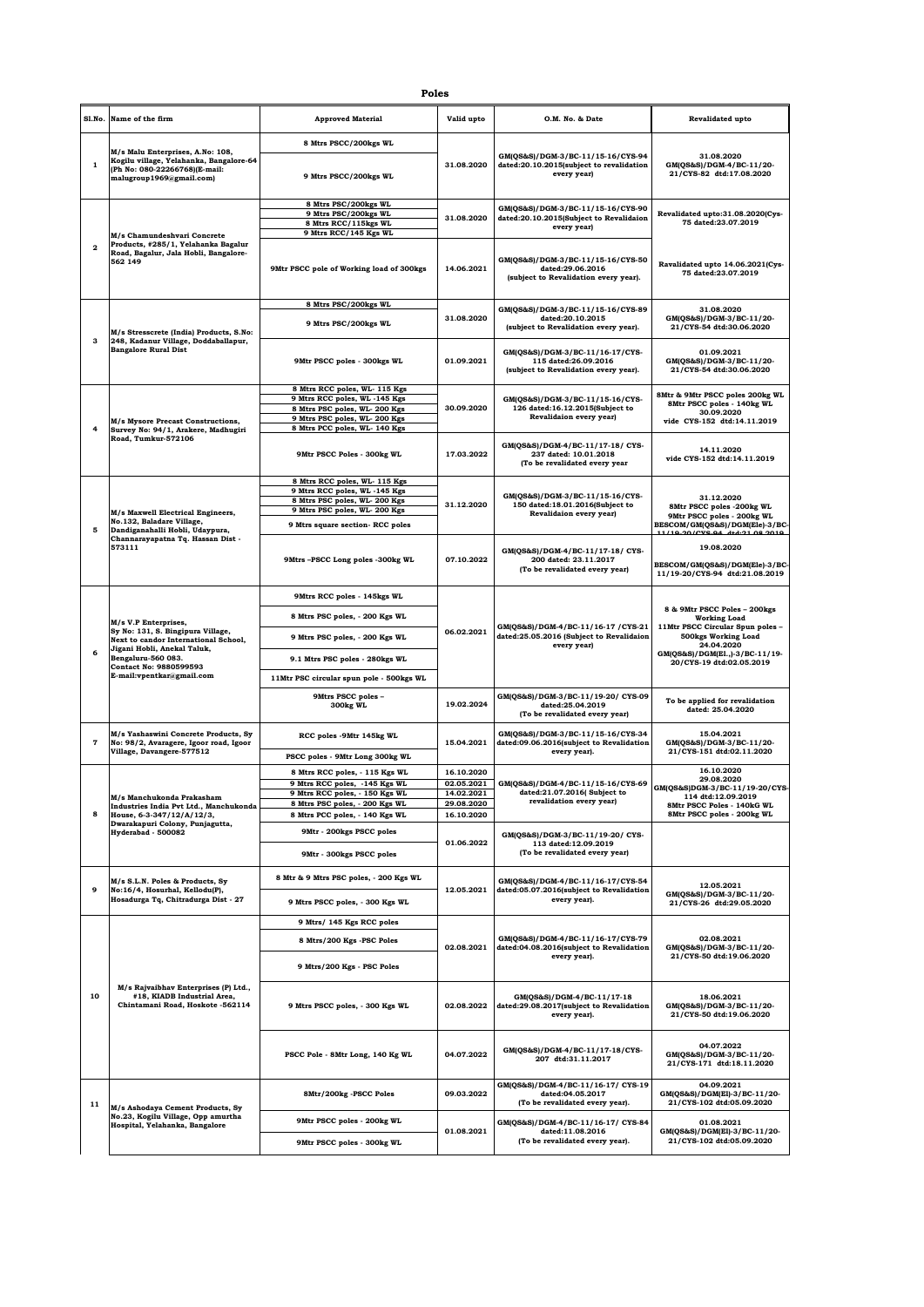|            |                                                                                                                                                                                                        | 9 Mtr PSCC Poles - 300Kgs WL                                          |                                                          |                                                                                                                              |                                                                                                                               |
|------------|--------------------------------------------------------------------------------------------------------------------------------------------------------------------------------------------------------|-----------------------------------------------------------------------|----------------------------------------------------------|------------------------------------------------------------------------------------------------------------------------------|-------------------------------------------------------------------------------------------------------------------------------|
| 12         | M/s Mini Cement Products, #21/2,<br>Gulur Road, Bagepalli, Chickballapur-<br>561207                                                                                                                    | 9.1 Mtrs/280 Kgs - PSCC Poles                                         | 16.08.2021                                               | GM(QS&S)/DGM-4/BC-11/16-17/CYS-<br>135 dated:27.10.2016<br>(subject to Revalidation every year).                             | 12.04.2020<br>GM(QS&S)/DGM-3/ BC-11/19-<br>20/CYS-05 dtd:15.04.2019<br>(revalidated only for 9 Mtr PSCC<br>Poles - 300Kgs WL) |
|            |                                                                                                                                                                                                        | 8 & 9Mtr PSC Pole of 200kg WL                                         | 28.12.2022                                               | GM(QS&S)/DGM-4/BC-11/17-18/CYS-<br>249 dated: 16.01.2018<br>(To be revalidated every year                                    | 12.04.2020<br>GM(QS&S)/DGM-3/BC-11/19-20/<br>CYS-05 dated: 15.04.2019                                                         |
|            | M/s Potenz Infratech Private Ltd., Sy<br>No.200/2, Narasandra Village, Near<br>Solur, Kudur Hobli, Magadi Taluk,<br>Ramanagara - 562127                                                                | <b>8MTR PSC Poles - 200 KGS WL</b>                                    | 18.11.2021                                               | GM(QS&S)/DGM-4/BC-11/16-17/CYS-<br>144 dated:28.11.2016<br>(subject to Revalidation every year).                             | 07.06.2020<br>GM(QS&S)/DGM-3/ BC-11/19-<br>20/CYS-46 dtd:15.06.2019                                                           |
| 13         |                                                                                                                                                                                                        | 9 Mtr PSC Poles - 200Kgs WL                                           |                                                          |                                                                                                                              |                                                                                                                               |
|            |                                                                                                                                                                                                        | 9Mtr PSCC Poles -300kg WL                                             |                                                          |                                                                                                                              |                                                                                                                               |
|            | M/s Madhushree Concrete Products, Sy<br>No:200/2, Narasandra Village, Near<br>Solur, Kudur Hobli, Ramanagara -<br>562217                                                                               | <b>8MTR PSC Poles - 200 KGS WL</b>                                    | 18.11.2021                                               | GM(QS&S)/DGM-4/BC-11/16-17/CYS-<br>145 dated:28.11.2016<br>(subject to Revalidation every year).                             | 15.10.2020<br>GM(QS&S)/DGM(El)-3/BC-11/19-<br>20/CYS-130 dtd:17.10.2019                                                       |
|            |                                                                                                                                                                                                        | 9 Mtr PSC Poles - 200Kgs WL                                           |                                                          |                                                                                                                              |                                                                                                                               |
| 14         |                                                                                                                                                                                                        | 9 Mtr PSCC poles - 300Kgs WL                                          |                                                          |                                                                                                                              |                                                                                                                               |
|            | M/s Suma Enterprises and Engineers,<br>#23/2, Kunigal Road, Opp. T Nandi<br>Farm, Kempaganahalli, Kasaba Hobli,<br>Nelamangala, Bangalore Rural<br>(Ph No: 9663314949)(E-<br>mail:Babu49054@gmail.com) | 9Mtr PSCC poles-200kgs WL                                             | 23.01.2022<br>(subject to<br>revalivation<br>every year) | GM(QS&S)/DGM-4/BC-11/16-17/ CYS-<br>172 dated:16.02.2017<br>(To be revalidated every year).                                  | 14.08.2021<br>GM(QS&S)/DGM(el)-3/BC-11/20-<br>21/CYS-79 dtd:14.08.2020                                                        |
| 15         |                                                                                                                                                                                                        | 9Mtr PSCC pole of 300kgs WL                                           |                                                          |                                                                                                                              |                                                                                                                               |
|            | M/s Shiva Concrete products,<br>Sy No:96 & 95/4 - B.P. Road - Oorukere<br>Village, Tumkur - 572106                                                                                                     | 9Mtrs PSCC poles - 300kg WL                                           | 05.05.2022                                               | GM(QS&S)/DGM-3/BC-11/19-20/ CYS-66<br>dated:15.07.2019<br>(To be revalidated every year)                                     | 04.09.2021<br>GM(QS&S)/DGM-3/BC-11/20-21/<br>CYS-127 dated:19.09.2020                                                         |
| 16         | (Ph No:0816-2018038)                                                                                                                                                                                   | 8Mtrs PSCC poles -200kg WL                                            |                                                          |                                                                                                                              |                                                                                                                               |
|            | (Email:sbp.tumkur@gmail.com).                                                                                                                                                                          | 9Mtrs PSCC poles -200kg WL                                            | 27.03.2024                                               | GM(QS&S)/DGM-3/BC-11/20-21/ CYS-<br>126 dated:19.09.2020<br>(To be revalidated every year)                                   |                                                                                                                               |
|            | M/s R.S Industries, Plot No: 111/2,                                                                                                                                                                    | 8 Mtrs/200kgs - PSC pole                                              |                                                          | GM(QS&S)/DGM-4/BC-11/16-17/ CYS-                                                                                             |                                                                                                                               |
| 17         | Doddabudihal village, Davangere-                                                                                                                                                                       | 9 Mtrs/200kgs - PSC pole                                              | 26.12.2021                                               | 181 dated:10.03.2017                                                                                                         | 21.08.2020<br>BESCOM/GM(QS&S)/DGM(Ele)-3/BC-                                                                                  |
|            | 577001<br>M/s H.R.B. Industries, Plot No:42/P1 &<br>43, Anagawadi Industrial Area(KIADB),<br>Harihara                                                                                                  | 9 Mtrs/300kgs - PSCC pole<br>8 Mtrs/200kgs & 9Mtrs/200kgs - PSC Poles | 21.11.2021                                               | (To be revalidated every year).<br>GM(QS&S)/DGM-4/BC-11/16-17/ CYS-05<br>dated:07.04.2017<br>(To be revalidated every year). | 11/19-20/CYS-93 dtd:21.08.2019<br>21.08.2020<br>BESCOM/GM(QS&S)/DGM(Ele)-3/BC-<br>11/19-20/CYS-91 dtd:21.08.2019              |
| 18         |                                                                                                                                                                                                        | 9Mtr PSCC Poles - 300kg WL                                            |                                                          |                                                                                                                              |                                                                                                                               |
|            |                                                                                                                                                                                                        | 8Mtr/ 140kgs - PCC Poles                                              | 09.03.2022                                               | GM(QS&S)/DGM-4/BC-11/16-17/ CYS-15<br>dated:28.04.2017<br>(To be revalidated every year).                                    | 16.10.2020<br>GM(QS&S)/DGM(El)-3/BC-11/19-<br>20/CYS-131 dtd:17.10.2019                                                       |
| 19         | M/s Yash Concrete Products, Sy No.<br>104, Thegganakuppe Village, Magadi<br>Taluk -562120                                                                                                              | 8&9 Mtr/200kgs - PSC poles<br>9Mtr/300kgs- PSCC pole                  |                                                          |                                                                                                                              |                                                                                                                               |
|            |                                                                                                                                                                                                        | 8Mtr/ 140kgs - PCC Poles                                              |                                                          |                                                                                                                              |                                                                                                                               |
|            | M/s Amberkar Pre-stressed Products,                                                                                                                                                                    | 8&9 Mtr/200kgs - PSC poles                                            | 31.01.2022                                               | GM(QS&S)/DGM-4/BC-11/16-17/ CYS-16<br>dated:28.04.2017<br>(To be revalidated every year).                                    | 18.01.2020<br>GM(QS&S)/DGM-3/BC-11/18-<br>19/CYS-178 dtd:19.01.2019                                                           |
| 20         | Opp. Shankar Textile mills, Near Jain<br>Temple, Harihara Road, Davangere -<br>577006                                                                                                                  | 9Mtr/300kgs- PSCC pole                                                |                                                          |                                                                                                                              |                                                                                                                               |
|            | M/s Sree Industries, Sy No. 101/6,<br>Hosahalli, Rangapura Road, Tiptur                                                                                                                                | 8&9 Mtr/200kgs - PSCC poles                                           | 28.02.2022                                               | GM(QS&S)/DGM-4/BC-11/16-17/ CYS-17<br>dated:28.04.2017<br>(To be revalidated every year).                                    | 30.05.2021<br>GM(QS&S)/DGM(El)-3/BC-11/20-<br>21/CYS-73 dtd:13.08.2020                                                        |
| 21         |                                                                                                                                                                                                        | 9Mtr/300kgs- PSCC pole                                                |                                                          |                                                                                                                              |                                                                                                                               |
|            | M/s Prince Concrete Mfg Pvt Ltd., Sy<br>No: 246/1/2, S Bingipura, Begur to                                                                                                                             | 8Mtr PSCC poles 200kgs WL                                             | 08.06.2022                                               |                                                                                                                              | 14.08.2021                                                                                                                    |
| 22         | Koppa Road, JiganiHobli, Anekal<br>Taluk, Bangalore- 560105Ph No:<br>9880599593)                                                                                                                       | 9Mtr PSC poles-200kgs WL                                              |                                                          | GM(QS&S)/DGM-4/BC-11/16-17/ CYS-80<br>dated:24.07.2017                                                                       |                                                                                                                               |
|            |                                                                                                                                                                                                        | 11Mtr Pre Stressed Spun Pole of 500kgs WL                             |                                                          | (To be revalidated every year)                                                                                               | GM(QS&S)/DGM-3/BC-11/20-<br>21/CYS-80 dtd:14.08.2020                                                                          |
|            | (E-mail<br>:info@princeconretes@gmail.com)                                                                                                                                                             | 9 Mtr PSCC Poles - 300Kgs WL                                          |                                                          |                                                                                                                              |                                                                                                                               |
|            | M/s Shri Ganesh Enterprises, No:39/2,                                                                                                                                                                  | 8Mtr - PSCC poles -200 kg WL                                          |                                                          |                                                                                                                              |                                                                                                                               |
| 23         | Hotteganahalli, Kenchanahalli Post,<br>Harihara Taluk, Davangere District                                                                                                                              | 9Mtrs PSCC Poles - 200 Kg WL                                          | 03.07.2022                                               | GM(QS&S)/DGM-4/BC-11/16-17/ CYS-91<br>dated05.08.2017                                                                        | 14.08.2021<br>GM(QS&S)/DGM-4/BC-11/20-21/                                                                                     |
|            | (Ph No: 9449838833)(E-<br>mail:nprasadsps@gmail.com)                                                                                                                                                   | 9Mtrs-PSCC poles -300kg WL                                            |                                                          | (To be revalidated every year)                                                                                               | CYS-85 dated:17.08.2020                                                                                                       |
|            | M/s PKS Prestressed Concrete<br>Products, Survey No: 265/P1,<br>Doddabathi, P. B. Road, Davangere -<br>577016                                                                                          | 8Mtr - PSC poles -200 kg WL                                           | 03.10.2022                                               |                                                                                                                              |                                                                                                                               |
| 24         |                                                                                                                                                                                                        | 9Mtrs PSC Poles - 200 Kg WL                                           |                                                          | GM(QS&S)/DGM-4/BC-11/17-18/CYS-<br>154 dated 03.10.2017<br>(To be revalidated every year)                                    | 02.05.2020<br>GM(QS&S)/DGM(Ele)/BC-11/19-<br>20/CYS-21 dtd:03.05.2019                                                         |
|            |                                                                                                                                                                                                        | 9Mtrs-PSCC poles -300kg WL                                            |                                                          |                                                                                                                              |                                                                                                                               |
|            | M/s Kalleshwara Concrete Products.<br>No.99, Avargere Igoor Road, Igoor<br>Village, Igoor Post, Davangere Taluk<br><b>Davangere</b>                                                                    | 8Mtrs PSCC poles -200kg WL                                            | 27.03.2022                                               | GM(QS&S)/DGM-4/BC-11/17-18/CYS-<br>187 dated16.11.2017<br>(To be revalidated every year)                                     | 29.10.2021<br>GM(QS&S)/DGM-3/BC-11/20-<br>21/CYS-150 dtd:02.11.2020                                                           |
| 25         |                                                                                                                                                                                                        | 9Mtrs PSCC poles - 200kg WL<br>9Mtrs-PSCC poles -300kg WL             |                                                          |                                                                                                                              |                                                                                                                               |
|            |                                                                                                                                                                                                        | RCC pole -8Mtr Long 145kg WL                                          |                                                          |                                                                                                                              |                                                                                                                               |
|            | M/s K.V.T Industries, No: 134/B, 3rd<br>stage, Mundargi Industrial Area, KIADB,<br><b>Bellary-583101</b>                                                                                               | 9Mtr PSCC Pole of 300kgs Working Load                                 | 20.01.2023                                               | GM(QS&S)/DGM-4/BC-11/17-18/CYS-<br>280 dated: 01.03.2018<br>(To be revalidated every year                                    | 02.05.2020<br>GM(QS&S)/DGM-3/BC-11/19-20/<br>CYS-23 dated: 04.05.2019                                                         |
| ${\bf 26}$ |                                                                                                                                                                                                        | 8Mtrs PSCC poles -200kg WL                                            | 17.06.2024                                               | GM(QS&S)/DGM-3/BC-11/19-20/ CYS-78<br>dated:25.07.2019<br>(To be revalidated every year)                                     |                                                                                                                               |
|            |                                                                                                                                                                                                        | 9Mtrs PSCC poles - 200kg WL                                           |                                                          |                                                                                                                              |                                                                                                                               |
|            |                                                                                                                                                                                                        | 8Mtrs PSCC poles -140kg WL                                            |                                                          |                                                                                                                              |                                                                                                                               |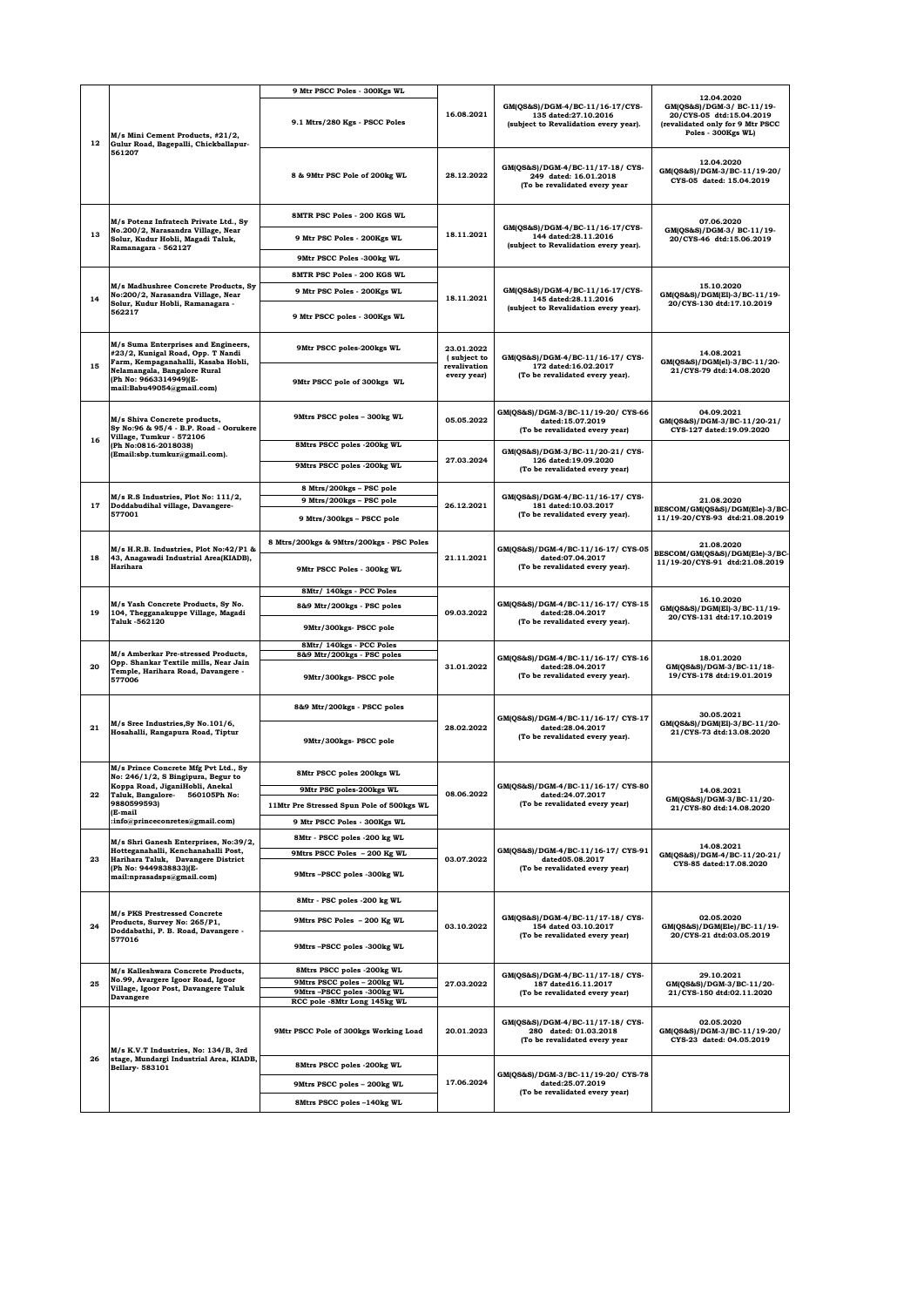|    |                                                                                                                                                                                                 | 8Mtrs PSCC poles -200kg WL                                |            |                                                                                               |                                                                                                                                          |
|----|-------------------------------------------------------------------------------------------------------------------------------------------------------------------------------------------------|-----------------------------------------------------------|------------|-----------------------------------------------------------------------------------------------|------------------------------------------------------------------------------------------------------------------------------------------|
| 27 | M/s Prakash Spun Pipe Manufactures,<br>#418/324, Near N.H-4, Bypass, P. B.<br>Road, Avaragere Vilage, Davangere -<br>577003<br>(Ph No:9449865555/944865556)                                     | 9Mtrs PSCC poles - 200kg WL<br>9Mtrs-PSCC poles -300kg WL | 09.10.2022 | GM(QS&S)/DGM-4/BC-11/17-18/CYS-<br>201 dated: 25.11.2017<br>(To be revalidated every year)    | 30.05.2021<br>GM(QS&S)/DGM-3/BC-11/20-<br>21/CYS-74 dtd:13.08.2020                                                                       |
|    | M/s Sri Datta Sai Cement Products,<br>S.R. No.19, Basinepally (V), Gooty<br>Mandal, Ananthpur District, Andhra<br>Pradesh-515402                                                                | 8Mtrs/200kg WL - PSCC poles                               | 25.09.2022 | GM(QS&S)/DGM-4/BC-11/17-18/CYS-<br>260 dated: 27.01.2018<br>(To be revalidated every year)    | 05.09.2021                                                                                                                               |
|    |                                                                                                                                                                                                 | 9Mtrs/200kg WL - PSCC poles                               |            |                                                                                               |                                                                                                                                          |
| 28 |                                                                                                                                                                                                 | 11Mtrs/365kg WL-PSCC poles                                |            |                                                                                               | GM(QS&S)/DGM-3/BC-11/20-21/<br>CYS-112 dated: 07.09.2020                                                                                 |
|    |                                                                                                                                                                                                 | 9Mtr PSCC Pole of 300kgs Working Load                     | 28.06.2022 | GM(QS&S)/DGM-4/BC-11/17-18/CYS-<br>279 dated: 27.02.2018<br>(To be revalidated every year)    |                                                                                                                                          |
|    | M/s Geetha Concrete poles, Mahadeva<br>Kodigenahalli (Gopalapura), Bagalur<br>post, Jalahobli, Bangalore-562 149                                                                                | 8Mtr PSC poles -200kg WL                                  | 21.03.2023 | GM(QS&S)/DGM-4/BC-11/17-18/CYS-<br>314 dated: 27.03.2018<br>(To be revalidated every year     | 28.05.2021                                                                                                                               |
| 29 |                                                                                                                                                                                                 | 9Mtr PSC poles - 200kg WL                                 |            |                                                                                               | GM(QS&S)/DGM-3/BC-11/20-21 /<br>CYS-31 dated: 01.06.2020                                                                                 |
|    |                                                                                                                                                                                                 | 9Mtr-PSCC poles -300kg WL                                 |            |                                                                                               |                                                                                                                                          |
| 30 | M/s Maruthi Cement Udyog, KIADB,                                                                                                                                                                | 8 & 9Mtr PSCC Pole - 200kgs Working Load                  | 30.06.2023 | GM(QS&S)/DGM-3/BC-11/18-19/CYS-                                                               | 13.05.2021<br>GM(QS&S)/DGM-3/BC-11/20-                                                                                                   |
|    | Plot No: 49, II phase, Antrasanahalli,<br>Tumkur                                                                                                                                                | 9Mtr PSCC poles - 300kgs Working Load                     |            | 171 dated:19.01.2019<br>(To be revalidated every year)                                        | 21/CYS-16 dtd:13.05.2020                                                                                                                 |
|    | M/s Krishna Concrete products,                                                                                                                                                                  | 9Mtrs PSCC(PSC) poles - 200kg WL                          |            |                                                                                               |                                                                                                                                          |
| 31 | No.78, Hosur Road, Malur,<br>Kolar<br>Dist - 563130<br>Contact No: 9901654251/9880283515<br>Email: kcpmalur@gmail.com                                                                           | 9Mtrs PSCC poles -300kg WL                                | 27.08.2023 | GM(QS&S)/DGM-3/BC-11/18-19/CYS-<br>195 dated:14.02.2019<br>(To be revalidated every year)     |                                                                                                                                          |
|    |                                                                                                                                                                                                 | 8Mtrs PSCC poles - 200kg WL                               |            |                                                                                               |                                                                                                                                          |
|    |                                                                                                                                                                                                 | 9Mtrs PSCC poles - 200kg WL                               |            |                                                                                               | 02.03.2021<br>(GM(QS&S)/DGM-3/BC-11/19-20/<br>CYS-218 dated:04.03.2020                                                                   |
| 32 |                                                                                                                                                                                                 | 8Mtrs PCC poles - 140kg WL                                | 29.08.2023 | GM(QS&S)/DGM-3/BC-11/18-19/CYS-<br>192 dated:12.02.2019                                       | 8Mtrs PSCC poles - 200kg WL<br>9Mtrs PSCC poles - 200kg WL<br>9Mtrs PSCC poles - 300kg WL<br>11Mtr PSC Circular spun pole -<br>500kgs WL |
|    | M/s Maruthi Concrete Products, Sy<br>No.131, Yediyur, Mahadeva Kodegehalli<br>Road, Bagalur post, Baglur -562149-                                                                               | 9Mtrs PSCC poles -300kg WL                                |            | (To be revalidated every year)                                                                |                                                                                                                                          |
|    | 562149                                                                                                                                                                                          | 11Mtr PSC Circular spun pole - 500kgs WL                  |            |                                                                                               |                                                                                                                                          |
|    |                                                                                                                                                                                                 | 9Mtr RCC poles - 145kg WL                                 | 29.08.2023 | GM(QS&S)/DGM-3/BC-11/20-21/ CYS-38<br>dated:05.06.2020<br>(To be revalidated every year)      |                                                                                                                                          |
|    | M/s Akshaya Cement Products,<br>Bhadrapura, Kunigal Road, Solur Hobli,<br>Magadi Taluk, Ramanagara (Ph No: 080-<br>222811991                                                                    | 11Mtrs PSCC Circular Spun pole - 500kgs WL                | 05.01.2024 | GM(QS&S)/DGM-3/BC-11/18-19/CYS-<br>211 dated:12.03.2019<br>(To be revalidated every year)     | 03.08.2021<br>GM(QS&S)/DGM-3/BC-11/<br>20-21 / CYS-64 dtd: 04.08.2020                                                                    |
| 33 |                                                                                                                                                                                                 | 9Mtrs PSCC poles -300kg WL                                | 26.07.2021 | GM(QS&S)/DGM-4/BC-11/<br>16-17 / CYS-95 dtd:26.08.2016<br>(Subject to Revalidaion every year) | 26.07.2021<br>GM(QS&S)/DGM-3/BC-11/<br>19-20 / CYS-206 dtd:04.02.2020                                                                    |
|    |                                                                                                                                                                                                 | 8Mtrs PSCC poles -200kg WL                                | 22.06.2025 | GM(QS&S)/DGM-3/BC-11/<br>20-21 / CYS-65 dtd: 04.08.2020                                       |                                                                                                                                          |
|    |                                                                                                                                                                                                 | 9Mtrs PSCC poles - 200kg WL                               |            | (Subject to Revalidation every year)                                                          |                                                                                                                                          |
| 34 | M/s Jyothi Electricals,<br>Post Box.300,<br>Jyohi Buliding, Maidan Road,<br>Mangalore - 575001.<br>Factory Unit: Amanikere Village, Kora<br>Hobli, Kora, Tumkur.<br>Contact No: 2440590/2425662 | 8 & 9Mtrs PSCC Poles - 200kg WL                           | 05.01.2024 | GM(QS&S)/DGM-3/BC-11/18-19/CYS-<br>217 dated:23.03.2019<br>(To be revalidated every year)     |                                                                                                                                          |
|    | M/s HBL Power Systems Limited,<br>Registered Office: Road No:10, Banjara<br>Hills, Hyderabad - 500034                                                                                           | 12.5Mtr PSCC circular spun pole -350kgs WL                |            |                                                                                               |                                                                                                                                          |
| 35 | <b>Factory Unit:</b><br>Kanaparru - Village, Nadendla -<br>Mandal, Guntur - District<br>Contact No: 91-40-23355575,<br>23355085<br><b>Mobile No:8096967933</b><br>E-mail:contact@hbl.com        | 13Mtr PSCC circular spun pole -500kgs WL                  | 22.07.2024 | GM(QS&S)/DGM-3/BC-11/<br>19-20/ CYS-102 dated:28.08.2019<br>(To be revalidated every year)    | 05.09.2021<br>GM(QS&S)/DGM-3/BC-11/<br>20-21 / CYS-111 dated:                                                                            |
|    |                                                                                                                                                                                                 | 15Mtr PSCC circular spun pole -500kgs WL                  |            |                                                                                               | 07.09.2020                                                                                                                               |
|    | M/s Umashankar Industries, Sy<br>No:12/1, Near Budagumpa Cross,<br>Sultanpur Village Tq./Dist. Koppal-<br>583231 (Ph No: 9916062580,<br>7899311022)<br>(E-mail:uisnd2015@gmail.com)             | 8mtr PSCC Poles -200kg WL                                 | 05.07.2022 | GM(QS&S)/DGM-3/BC-11/<br>19-20 / CYS-92 dated: 05.08.2017<br>(To be revalidated every year)   | 31.12.2020<br>GM(QS&S)/DGM-3/BC-11/<br>19-20 / CYS-185 dated: 31.12.2019                                                                 |
| 36 |                                                                                                                                                                                                 | 9mtr PSCC Poles -200kg WL                                 |            |                                                                                               |                                                                                                                                          |
|    |                                                                                                                                                                                                 | 9Mtr PSCC Poles -300kg WL                                 |            |                                                                                               |                                                                                                                                          |
|    | M/s AMBA Industries,<br>Sy No.101/6, Hosahalli, Rangapura<br>Road, Tiptur<br>Mob No:9686551107/08, 9591813727<br>E-mail: ambindutries.net@gmail.com                                             | 8Mtr & 9Mtr PSCC poles - 200kg WL                         | 09.03.2022 | GM(QS&S)/DGM-3/BC-11/<br>17-18 / CYS-14 dated: 28.04.2017                                     | 10.12.2020                                                                                                                               |
| 37 |                                                                                                                                                                                                 | 8Mtr PSCC poles 140kg WL                                  |            |                                                                                               | GM(QS&S)/DGM-3/BC-11/<br>19-20 / CYS-166 dated:                                                                                          |
|    |                                                                                                                                                                                                 | 9Mtr PSCC poles - 300kg WL                                |            |                                                                                               | 10.12.2019<br>(To be revalidated every year)                                                                                             |